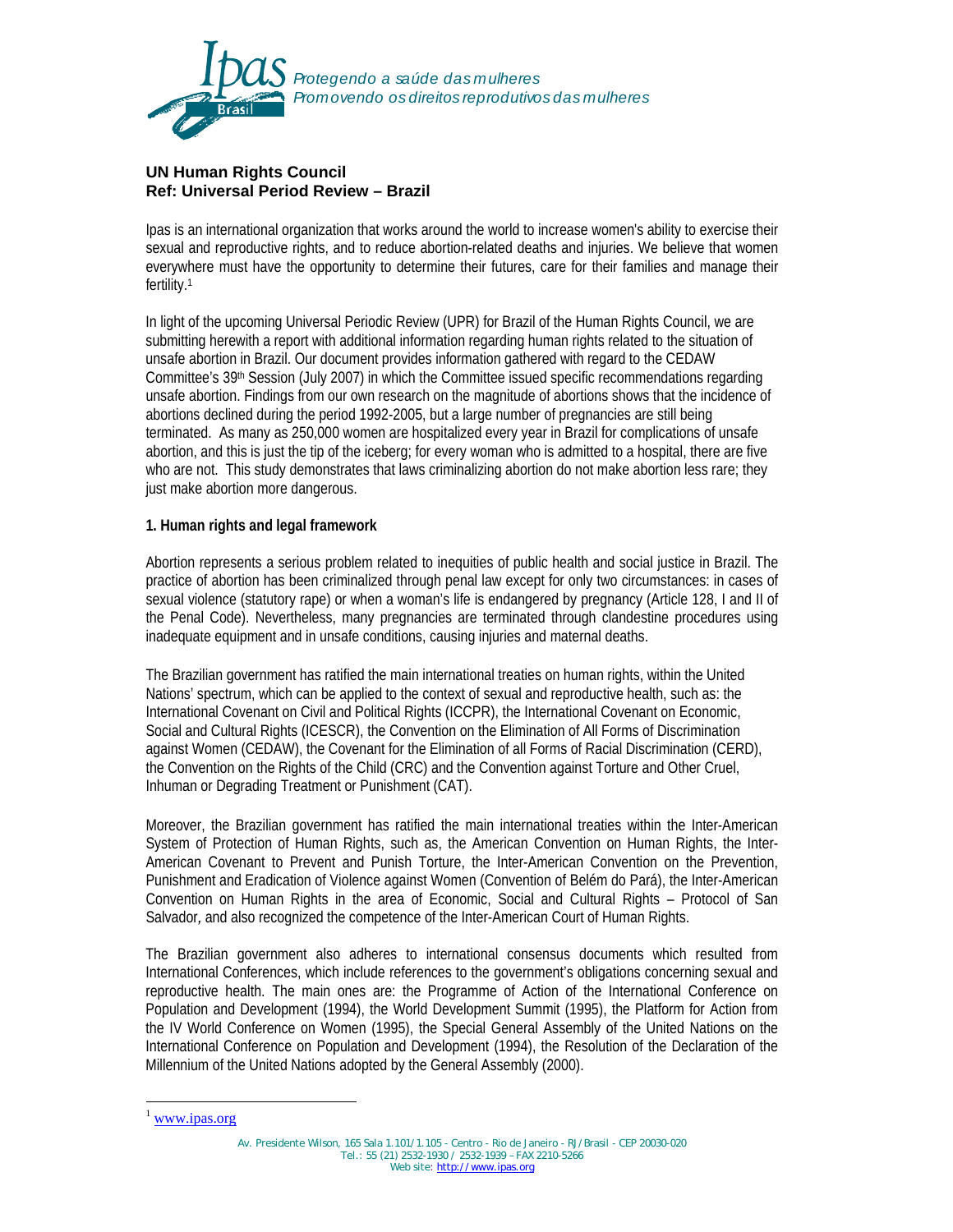

The Brazilian government has made a great many efforts to achieve the established goals to comply with international obligations on human rights as applied to maternal health. Among these, the most important one is the launching in March 2004 of the National Pact for the Reduction of Maternal and Neonatal Mortality. Despite the decrease in the maternal mortality rate, however, women are still dying due to preventable maternal mortality causes, such as unsafe abortion. This is especially true for women living in the North, Northeast and Middle West regions. With regard to these different regional realities in the country, in May 2003 the Committee on Economic, Social and Cultural Rights expressed its concern about the high ratio of maternal mortality due to illegal abortions, especially in the North region **where women have poor access to the public health system apparatus**. (Paragraph 27 – emphasis added). The Committee recommended that the State take legislative and other measures, including revision of its current legislation, in order to protect women from the effects of unsafe and illegal abortions and to guarantee that they do not need to resort to such procedures. The Committee asked the State to report on their statistics for maternal mortality and abortion in comparison to the national data in their next official report to be released in 2006 (Paragraph 51).

In 2003, the CEDAW Committee recommended that the government carry out **measures to guarantee women's effective access to services and information on health care, particularly regarding sexual and reproductive health, including young women, vulnerable groups and women living in rural areas**. Such measures are essential to reduce maternal mortality, to prevent women from resorting to unsafe abortion and to protect women from its negative health effects (Paragraph 52 – emphasis added).

Brazil has an advanced legal framework for the protection of the right to health, with rules and standards of the SUS, to guide its main reproductive health policies.2 The Constitution regulates the right to health and protection of motherhood in the section on social rights.3 As mentioned before, Brazil has ratified human rights treaties and is legally obliged to take the necessary steps to guarantee women's equal right to have access to public health services. The development and implementation of health policies are the responsibility of local, district and the national government.

### **II. UN precedents on unsafe abortion and human rights**

The problems arising from unsafe abortion in Brazil are among the top five women's causes of death related to pregnancy.4 The practice of abortion is criminalized in numerous situations as it is legally permitted only to save a woman's life or in the case of rape. However, despite the law against it, abortion is widely performed – over 1 million abortions take place every year according to 2005 estimates – often under unsafe conditions that injure and even kill women.

<sup>4</sup> Study Research on Women's Mortality, aged between 10 and 49, with an emphasis on Maternal Mortality, Final Report Draft, Ministry of Health, Brasília, DF, 2006.

<sup>&</sup>lt;sup>2</sup> Article 8 of the Federal Constitution states that: "Everyone is equal according to law, without any whatsoever distinction, and it is warranted to any Brazilian and foreigners residing in Brazil the inviolable right to life, to liberty, to equality, to security and to property". : *I – men and women are equal as to rights and obligations, under the terms of this Constitution; (...). III-nobody will be submitted to neither torture nor inhuman or degrading treatment; (...); XLI – the law will punish any discrimination against the fundamental rights and liberties. "".* 

<sup>3</sup> Article 6. *"The following are considered social rights: education, health, employment, leisure, security, social security, protection of maternity and infancy, assistence to the abandoned,in the form of this Constitution."* Article 196 states that *"everyone has the right to health and it is the State's resposibility, by warrnting social and economic policies, the reduction of the risk of diseases and other injuries and the universal and equalitarian access to actions and services for its promotion, protection and recovery."*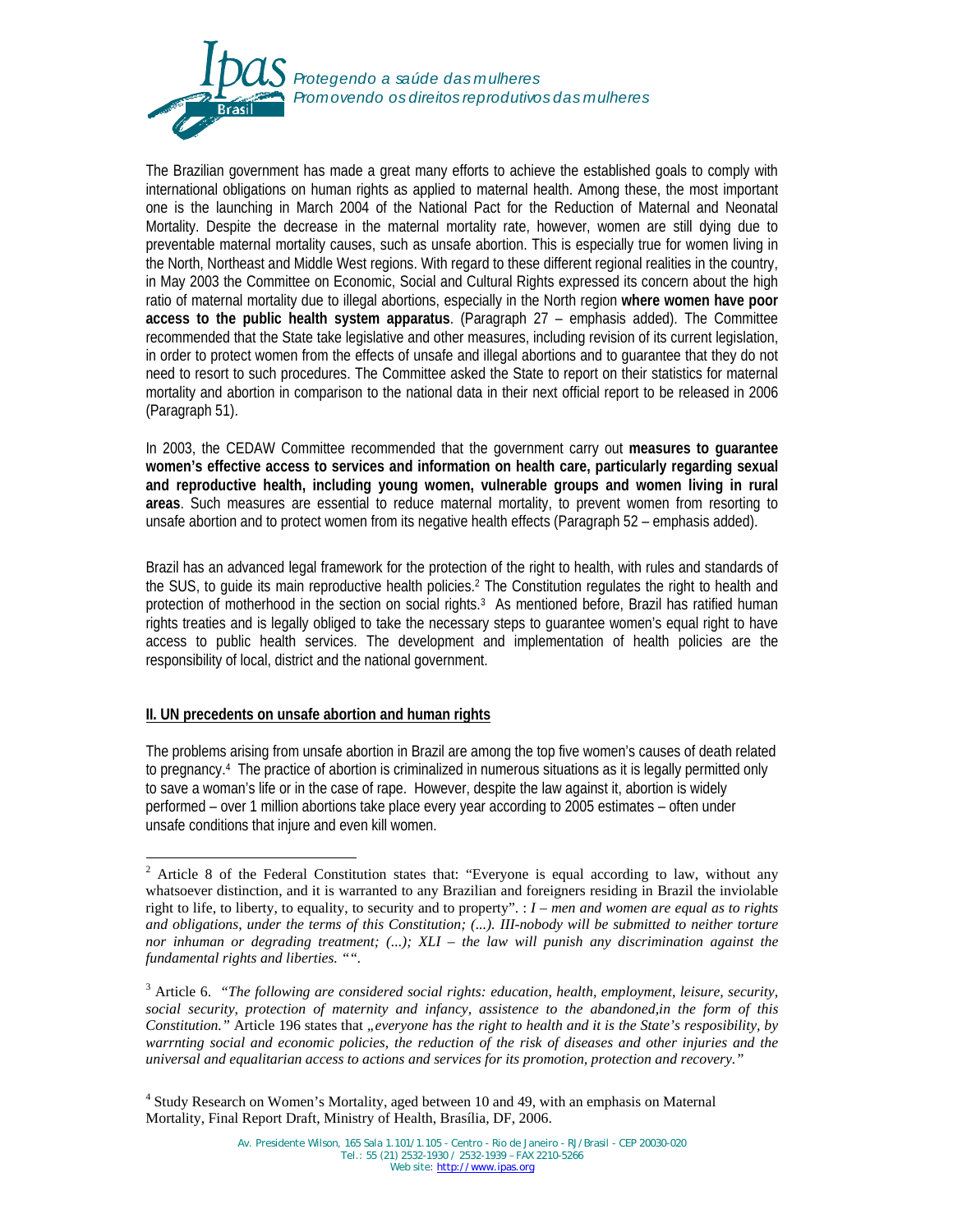

The Executive branch of government has made significant efforts to reduce maternal mortality due to unsafe abortion through a reform process targeting the pertinent current law. The decriminalization/legalization of abortion turned into a public debate in 2004 by the decision of the federal government, through the Special Secretary for Women's Public Policies5, to set up a tripartite commission (representatives of the Executive, Legislative and Judiciary Powers and of Civil Society) in order to review the restrictive and punitive legislation. This is evidence of the efforts made by the government to comply with the international agreements signed at the Cairo (1994) and Beijing (1995) Conferences to guarantee humane care to deal with unsafe abortion and to review laws that punish abortion and make it difficult for women to access highquality health care services.

The supervisory and monitoring UN bodies have expressed their concern about unsafe abortion. For example, General Comment28 of the Human Rights Committee states that women's right to life implies States' duty to take measures to keep them from having to resort to clandestine and unsafe abortions which put their health and lives at risk, especially poor and ethnic minority women.

Article 12(1) of the CEDAW Convention establishes the State's responsibility to "take all appropriate measures to eliminate discrimination against women in the field of health care in order to ensure, on a basis of equality of men and women, access to health care services, including those related to family planning." The fact that adolescents and black and mestizo women who live far from metropolitan areas and who have little schooling are the ones whose lives and health are at a greater than average risk as a consequence of unsafe abortion shows how unfair their limited access to health care services is.

Access to abortion in safe conditions is denied to Brazilian women due to its criminalization by the Penal Code which has been in force since 1940. Article 2 of CEDAW Convention establishes that countries must abolish penal provisions which entail discriminatory criminalization of women, such as those which criminalize abortion and consequently violate women's right to health without discrimination. In this respect, in 2003 the Committee on Economic, Social and Cultural Rights demanded that the Brazilian government take legal steps to revise its legislation so as to protect women against the effects of unsafe and clandestine abortions. The CEDAW Committee's General Recommendation 24, paragraph 31(c), establishes that: "When possible, legislation criminalizing abortion should be amended, in order to withdraw punitive measures imposed on women who undergo abortion."

### **III.** Limited access to safe and legal abortion in Brazil: violations of the right to life, the right to **liberty and security of the person, the right to equality and non-discrimination and the right to health**

The consequences of unsafe abortions have made this entirely preventable health problem one of the top five causes of women's pregnancy-related deaths in Brazil.<sup>6</sup> The percentage distribution of mortality due to abortion complications further shows evidence of having a greater negative impact on women of certain races: white women: 7.62%; black women: 14.19%; and women of mixed race: 11.04%.7

Estimates for 2005 produced a total of 1,054,243 million abortions performed in the country; about 85% of these cases end up for treatment in the public health system because of complications. The illegality of most of these procedures means that women feel constrained and fearful of presenting with complications to health services; this in turn means that the phenomenon is under-reported. Indeed, there have been cases

-

<sup>&</sup>lt;sup>5</sup> Results of the recommendations of the I National Conference on Policies for Women, held in Brasília in 2003.

<sup>6</sup> Research on mortality among women aged 10-49 years, with an emphasis on maternal mortality. Draft Final Report Draft. Ministry of Health, Brasília, DF, 2006.

<sup>7</sup> Ministry of Health/Secretary of Health Watch/Brazilian Health 2005; http://tabnet.datasus.gov.br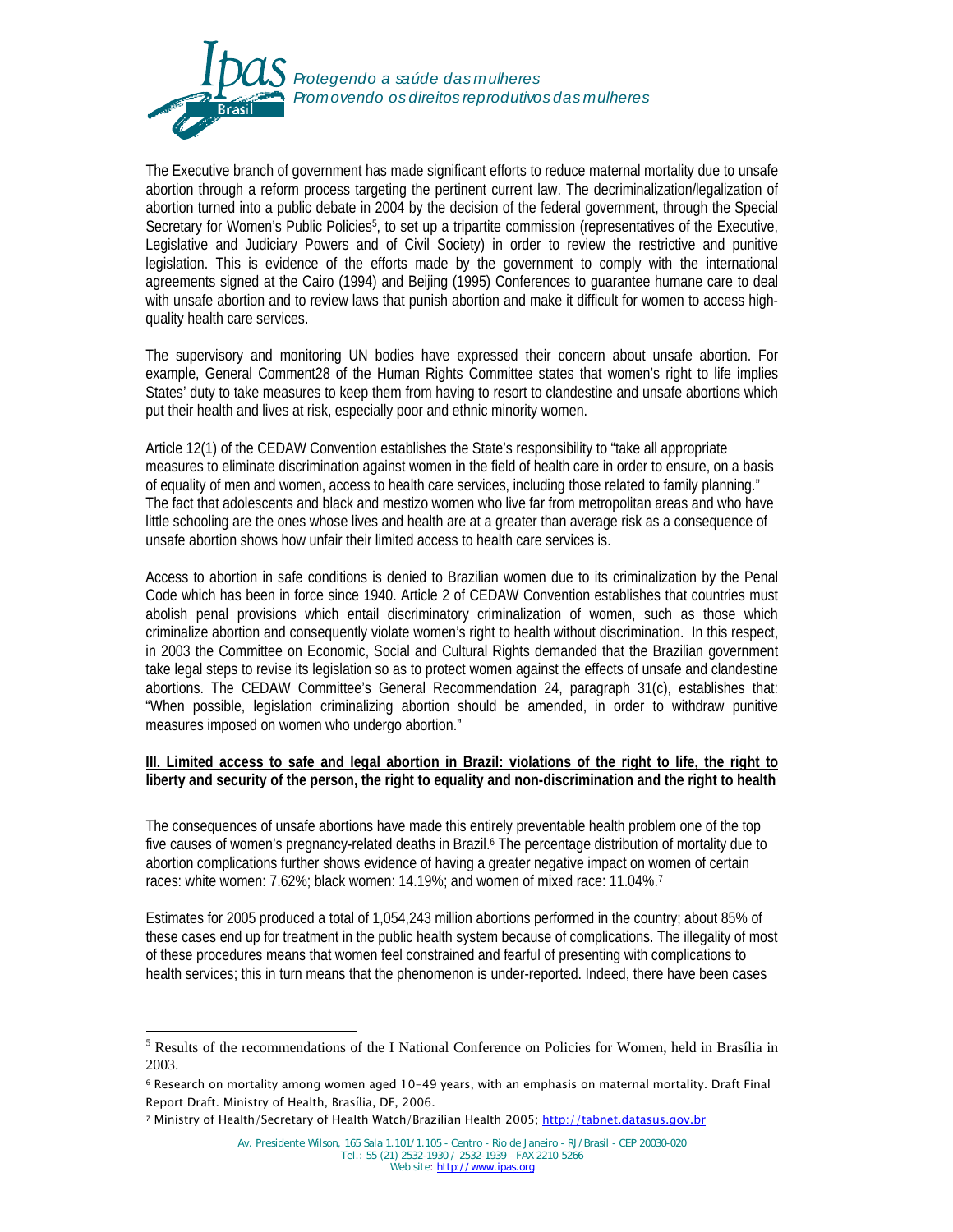

in which health-care providers have reported women suspected of having an induced abortion to law enforcement authorities. In some instances, women have subsequently been imprisoned.8

Research in hospitals and maternity clinics in 2005 indicated that only 37 cases of abortion for women and girls who suffered incest and rape had been recorded. Research by Ipas Brazil in 2006 revealed that some physicians do not believe women are telling the truth when they report having been raped, so they do not believe the women qualify for a legal abortion. Ipas further found that of 40 physicians working at sexual violence assistance services, only two female doctors were willing to perform legal abortions. Sometimes patients had to wait at the hospital until a shift change as none of the doctors on duty would carry out the procedure. This situation led to some women leaving the service without obtaining a legal abortion. Clearly, the use of conscientious objection is leading to a violation of women's rights to be treated without discrimination, to self-determination, to freedom and personal safety.

## **IV. Ipas Brasil Abortion Magnitude Study Findings**

The geographic distribution of health risks related to abortions is unequal throughout Brazil. The economically better-off states of the Southeastern (except for Rio de Janeiro), Southern and Midwestern (except for the Federal District) regions presented rates lower than 20.4 abortions/1000 women aged 10-49 years. In the more economically deprived states of the North (except for Rondônia) and Northeast (except for Rio Grande do Norte and Paraíba), the rates are greater than 21.1/1000 (State of Rio de Janeiro), culminating in a rate of more than 40 abortions/1000 women aged 10-49 years in the States of Acre and Amapá (see the figure below).



Source: Ministry of Health–System of Hospital Information of the UHS (SIH/UHS)

The data further show that adolescents aged 15-19 years in the Northern and Northeastern regions, the Federal District, and the states of Mato Grosso South and Rio de Janeiro suffer greater risks from induced abortions (see figure below).

<sup>-</sup><sup>8</sup>Report on Maternal Mortality and Human Rights, ADVOCACI, 2005.